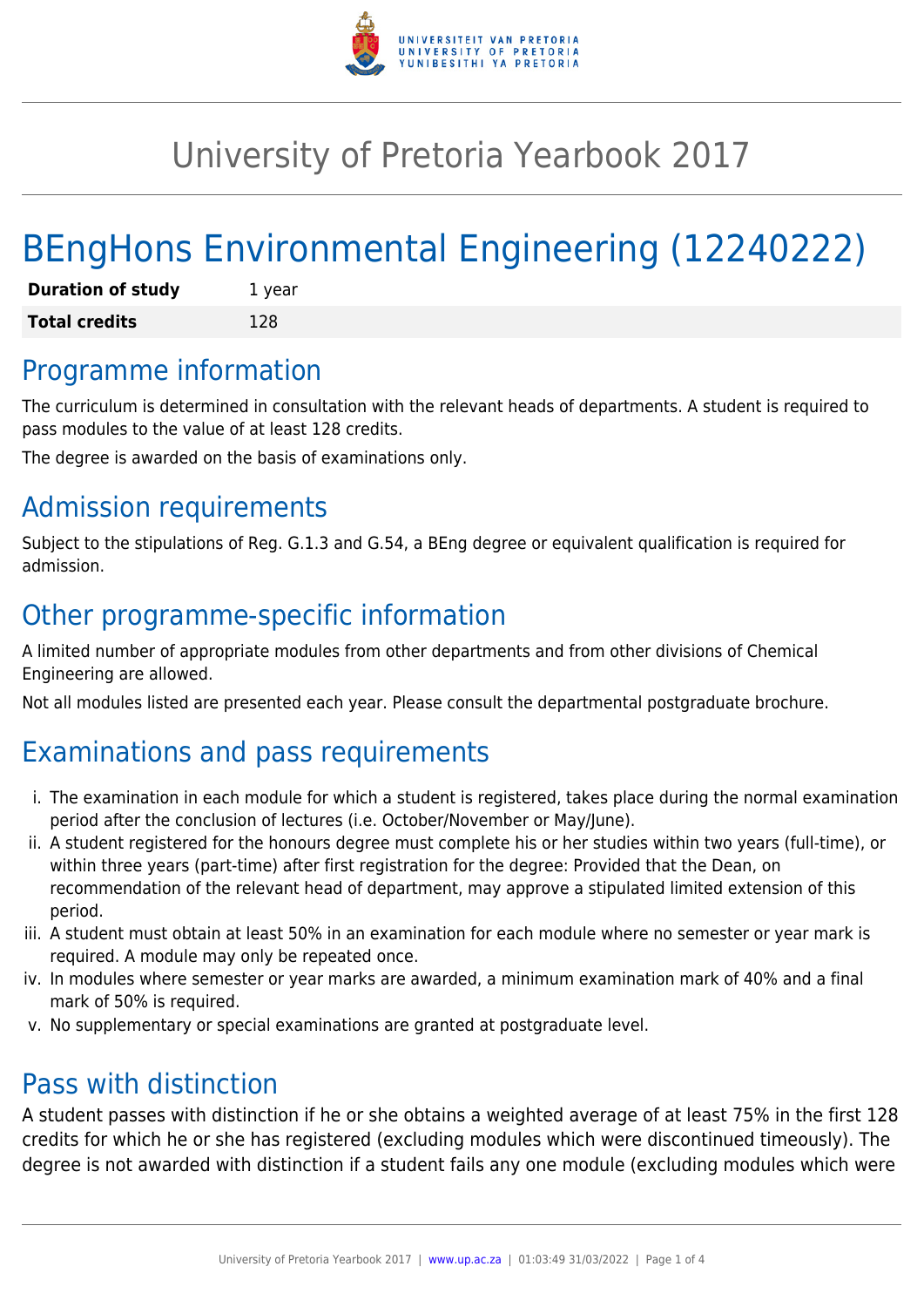

discontinued timeously).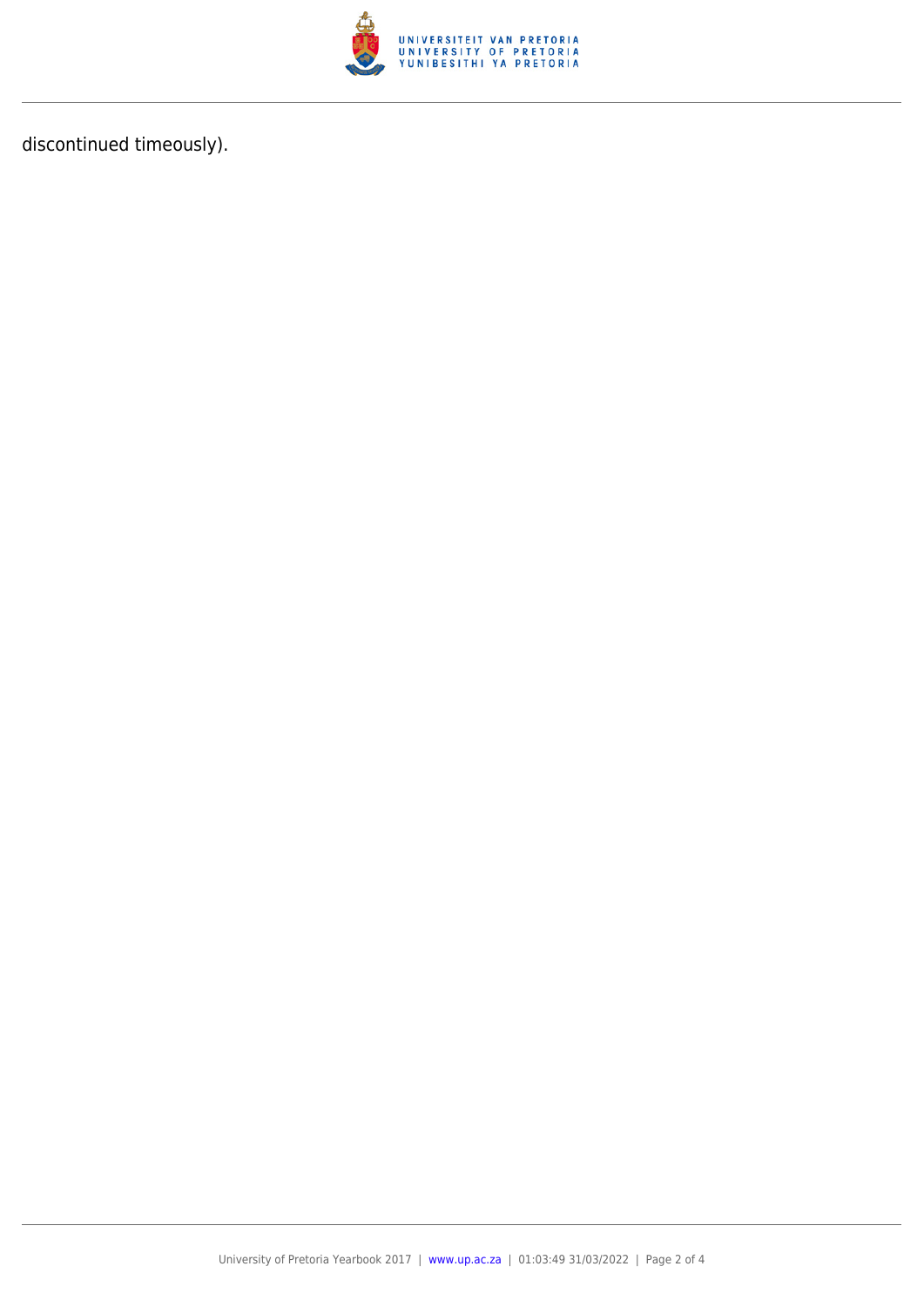

### Curriculum: Final year

**Minimum credits: 128**

#### **Core modules**

#### **Air quality control 780 (CAM 780)**

| <b>Module credits</b>         | 32.00                          |
|-------------------------------|--------------------------------|
| <b>Prerequisites</b>          | No prerequisites.              |
| <b>Contact time</b>           | 32 contact hours per semester  |
| <b>Language of tuition</b>    | Module is presented in English |
| <b>Academic organisation</b>  | <b>Chemical Engineering</b>    |
| <b>Period of presentation</b> | Semester 1 or Semester 2       |

#### **Module content**

Air quality awareness and impacts of air pollutants. South African air pollution legislation. Meteorology and dispersion modelling. Measurement of air pollution – sampling and analysis. Equipment design of settling chambers and cyclones. Venturis and other wet cleaning equipment. Bag filters. Electrostatic precipitators. Incinerators, adsorption and absorption equipment.

#### **Principles of environmental engineering 780 (CEM 780)**

| <b>Module credits</b>         | 32.00                          |
|-------------------------------|--------------------------------|
| <b>Prerequisites</b>          | No prerequisites.              |
| <b>Contact time</b>           | 32 contact hours per semester  |
| <b>Language of tuition</b>    | Module is presented in English |
| <b>Academic organisation</b>  | <b>Chemical Engineering</b>    |
| <b>Period of presentation</b> | Semester 1                     |

#### **Module content**

Engineering principles for environmental preservation and management, pollution control, life-cycle assessment, interactions in the macro and micro-environments, global and ecological systems, social-economic factors in environmental systems, predictive models for the current and future environment, environmental engineering as the driver of economic systems.

#### **Industrial waste engineering 780 (WAI 780)**

| <b>Module credits</b>        | 32.00                          |
|------------------------------|--------------------------------|
| <b>Prerequisites</b>         | No prerequisites.              |
| <b>Contact time</b>          | 32 contact hours per semester  |
| <b>Language of tuition</b>   | Module is presented in English |
| <b>Academic organisation</b> | <b>Chemical Engineering</b>    |